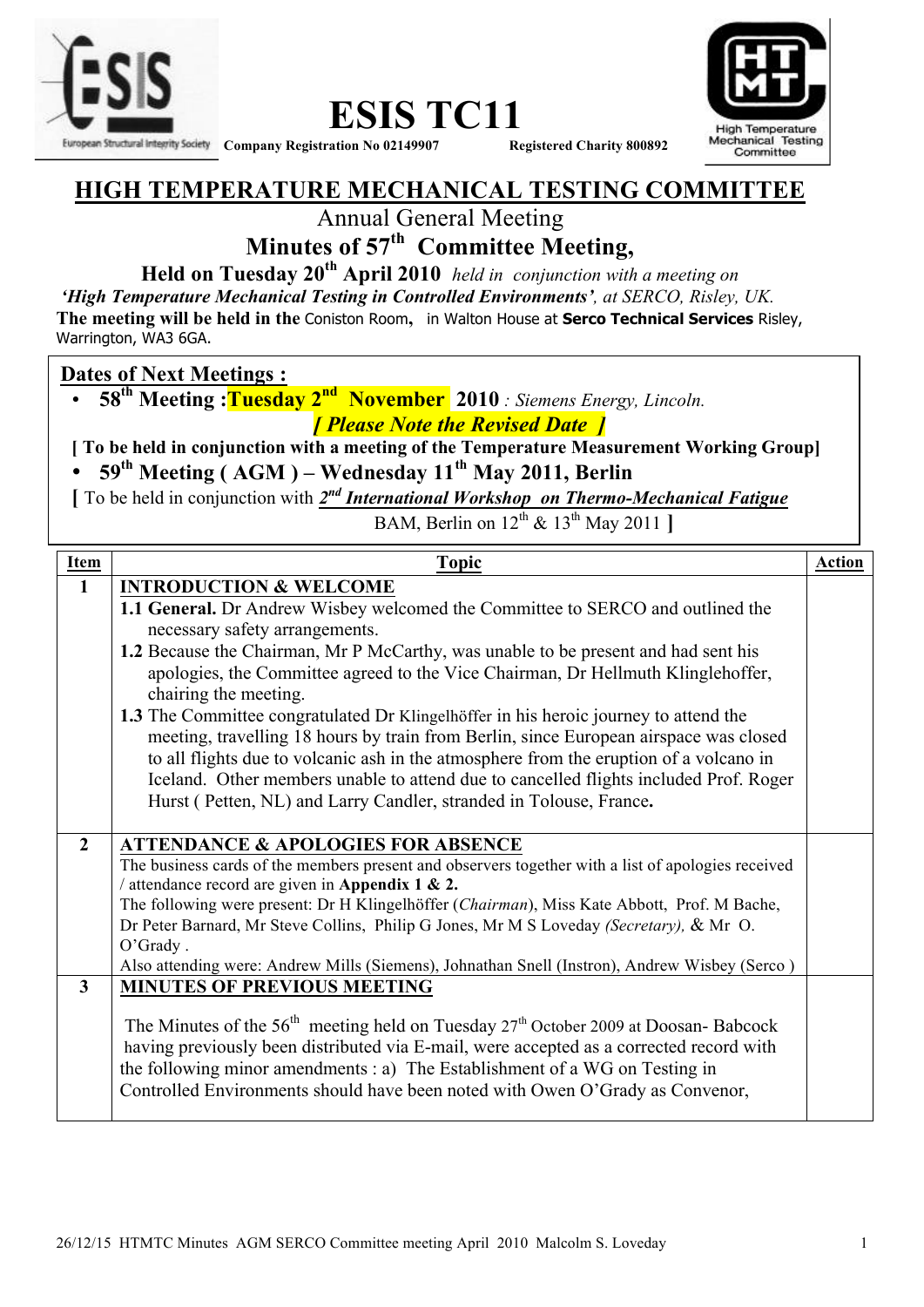| $\overline{\mathbf{4}}$ | <b>MATTERS ARISING</b> (Items not covered elsewhere on the Agenda)<br>4.1. HTMTC Web site- now available <u>www.htmtc.com</u> . Some of the items will need to be<br>updated, including affiliations of some members. Information will be forwarded Phil Jones, the<br>webmaster.                                                                                                                                                                                                                                                                                                                                                                                                                                                                                                                                               | MSL/<br>PJ                |
|-------------------------|---------------------------------------------------------------------------------------------------------------------------------------------------------------------------------------------------------------------------------------------------------------------------------------------------------------------------------------------------------------------------------------------------------------------------------------------------------------------------------------------------------------------------------------------------------------------------------------------------------------------------------------------------------------------------------------------------------------------------------------------------------------------------------------------------------------------------------|---------------------------|
| 5                       | <b>CORRESPONDENCE</b><br><b>Charity Commission, Companies House</b><br>The Secretary confirmed that the Annual accounts and the Chairman's report had been sent to<br>Companies House in September by recorded delivery with an SAE for an acknowledgement.<br>Since no reply was received, possibly due to the postal strike, e-mail contact was established and<br>Companies House have now confirmed receipt by the $5th$ September 2009.<br>The on-line return was submitted to the Charity Commission by the Secretary with details from the<br>audited accounts. See the Charity Commission new website : www.charitycommission.gov.uk                                                                                                                                                                                    |                           |
| 6                       | <b>CHAIRMAN'S REPORT</b><br>The Chairman's report, written by Mr McCarthy had been circulated to the Committee<br>prior to the meeting and a copy is given in Appendix 3 and based on the report the<br>Secretary had prepared some slides to illustrate the achievements of the HTMTC during<br>the last year, the presentation may be viewed on the HTMTC Website. The Report was<br>accepted by the Committee and will be forwarded to Companies House together with the<br>Accounts.                                                                                                                                                                                                                                                                                                                                        | MSL/<br>PGJ<br><b>MSL</b> |
| $\overline{7}$          | <b>TREASURER'S REPORT</b><br>/ Approval of Accounts<br>The treasurer, Dr Peter Barnard, had tabled copies of the annual accounts. The expenditure<br>in 2009 was £2,308 (£5,531) and the income was £6 (£244)—(The figures for 2008 are<br>shown in brackets), resulting in a net loss for the year of £2,302 (£5,287). It was noted<br>that the only income was provided by interest on balance in the bank account, which was<br>substantially lower due to reduced bank interest rates. In addition no royalties had been<br>received from book sales and likewise no seminars had been held in 2009. The main<br>expenditure was associated with Administrative expenses, Secretarial services and<br>Website charges.                                                                                                      |                           |
|                         | The accounts had been scrutinised by Nick Green, the Independent Examiner, and the<br>books had been collected from him by the Secretary on the previous Saturday,<br>Adoption<br>of the accounts was proposed by Steve Collins, seconded by Kate Abbott and accepted<br>nem con. Copies of the full accounts for 2009 signed by the Examiner, Treasurer, & Vice<br>Chairman They will forwarded to Chairman (P McCarthy) signature and returned to the<br>Secretary for dispatch to Companies House & and a return submitted to the Charities<br>Commission.<br>Dr Barnard showed bar-charts illustrating the balances in the HTMTC account over the                                                                                                                                                                           | <b>PB</b><br><b>MSL</b>   |
|                         | last several years.<br>As agreed at the previous AGM the Treasurer had established a Euro Bank Account so<br>that fees paid by delegates from mainland Europe for HTMTC Conferences would not be<br>subject to punitive bank conversion rate charges.<br>In addition the Treasurer had spent a considerable time liaising with Barclays Bank so that<br>the Committee could hold a 'chip & pin' card to allow internet banking. In addition a Pay-<br>Pal account was set up in Feb 2010 and has been the main method of payment for the<br>HTMET workshop.<br>Arrangement will be made to change the authorised signatures on the account to a)<br>Hellmuth Klinglehoffer, Larry Candler and Peter Barnard. At present cheques are required<br>to be signed by at least two of the above however banks are planning to abandon |                           |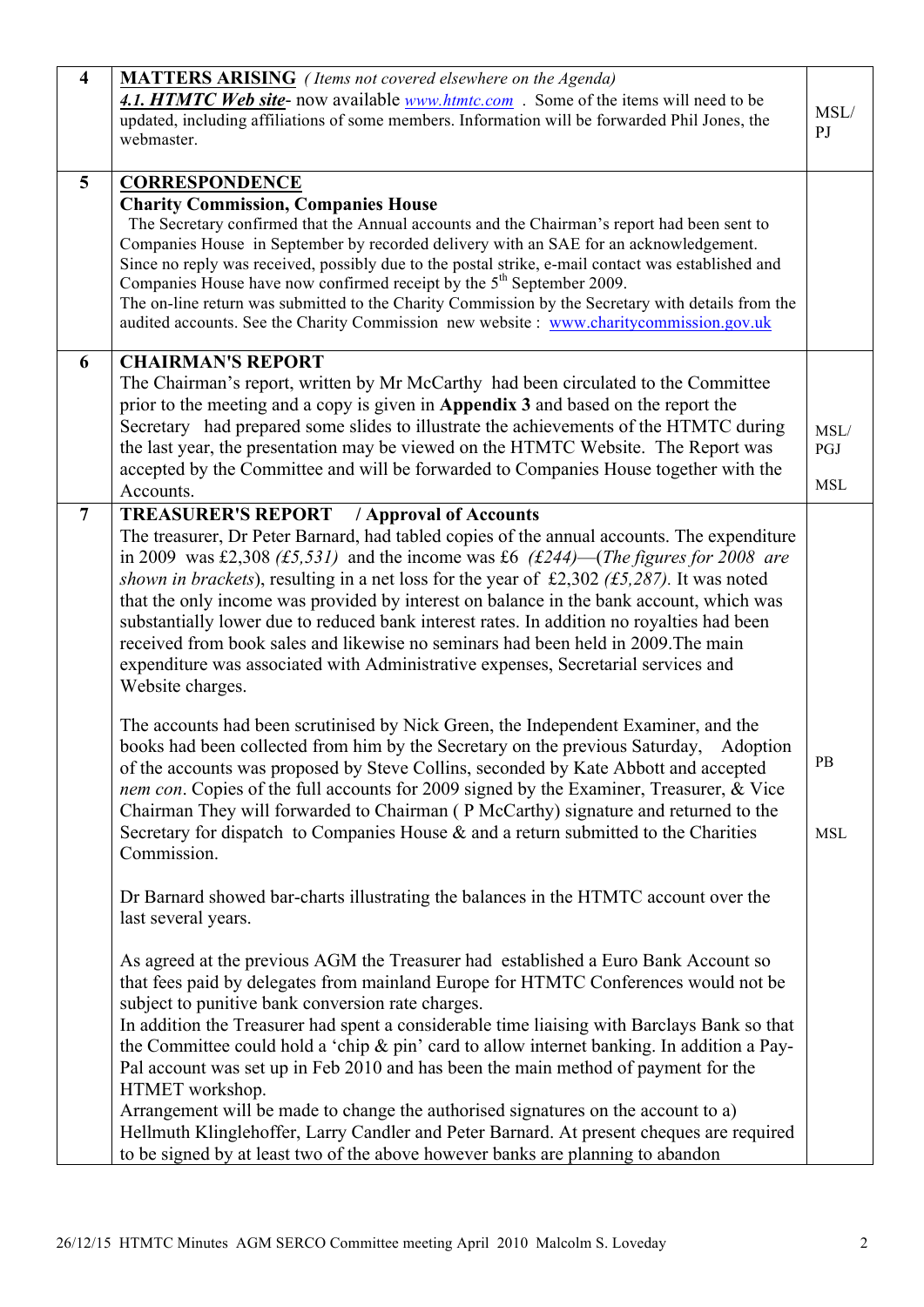|   | conventional paper cheques so an alternative provision may needed to be considered and<br>for regular payments Standing Orders could be set up.<br>The financial implications of the 13 late cancellations of registrants for the Testing in<br>Controlled Environments Workshop, mainly due to cancelled air flights due to volcanic<br>ash were considered. It was agreed that vouchers would be offered up to £95 against the<br>registration fee for a future HTMTC Conference. If the fee had been paid from an<br>individual's personal account and could not be claimed either on insurance or from an<br>employer, then the Treasurer was empowered to offer appropriate compensation.<br>The Treasure gave forward notice that he would wish to stand down as Treasurer in due<br>course, possibly next year.<br>A vote of thanks was passed to Dr Barnard for all the time he had spent in keeping the<br>accounts in good order and for the protracted negotiations with the bank. |                   |
|---|-----------------------------------------------------------------------------------------------------------------------------------------------------------------------------------------------------------------------------------------------------------------------------------------------------------------------------------------------------------------------------------------------------------------------------------------------------------------------------------------------------------------------------------------------------------------------------------------------------------------------------------------------------------------------------------------------------------------------------------------------------------------------------------------------------------------------------------------------------------------------------------------------------------------------------------------------------------------------------------------------|-------------------|
| 8 | ELECTION OF COMMITTEE (COUNCIL) MEMBERS                                                                                                                                                                                                                                                                                                                                                                                                                                                                                                                                                                                                                                                                                                                                                                                                                                                                                                                                                       |                   |
|   | a) Elections                                                                                                                                                                                                                                                                                                                                                                                                                                                                                                                                                                                                                                                                                                                                                                                                                                                                                                                                                                                  |                   |
|   | The formal membership as a Council Member of the following expired at the AGM:<br>Dr Peter Barnard (Doosan-Babcock Energy, Birmingham), Prof Martin Bache (University<br>of Wales, Swansea), Mr Paul R. McCarthy (Consultant, Crawley) & Dr Peter Morris<br>(CORUS, Rotherham), since in accordance with the with the Minutes of the 15th Meeting<br>of the Committee held on 18th October 1988, their membership came up for re-election<br>on a rolling three year cycle. It was noted that apologies had been received from Dr Morris<br>who hoped he would be able to attend more regularly. The above members were proposed<br>en bloc by Phil Jones and seconded by Owen O'Grady and carried nem con.<br>b) Resignations                                                                                                                                                                                                                                                                |                   |
|   | i) The Secretary read the communication from Neil Clarke, Rolls Royce, who was<br>standing down from the main committee, but wished to continue as a Corresponding                                                                                                                                                                                                                                                                                                                                                                                                                                                                                                                                                                                                                                                                                                                                                                                                                            |                   |
|   | Member because he was now longer closely involve with hands –on testing since nearly<br>all of Rolls Royce testing was now undertaken at Dahlawitz, near Berlin, Germany. A<br>letter of thanks would be sent to Neil Clarke and enquiries would be made for a successor<br>to represent RR, possibly Barry Ward.                                                                                                                                                                                                                                                                                                                                                                                                                                                                                                                                                                                                                                                                             | HK                |
|   | ii) Prof Roger Hurst, IE-JRC, Petten, had given notice that he would be standing down                                                                                                                                                                                                                                                                                                                                                                                                                                                                                                                                                                                                                                                                                                                                                                                                                                                                                                         |                   |
|   | pending retirement. The secretary had procured a suitable bottle of lubrication which it                                                                                                                                                                                                                                                                                                                                                                                                                                                                                                                                                                                                                                                                                                                                                                                                                                                                                                      | HK/<br><b>MSL</b> |
|   | was hope to present to Prof Hurst for his loyal service to the HTMTC since 1988 during<br>which time he had been actively involved with running seminars and producing Codes of<br>Practice on behalf of the HTMTC. A letter of thanks will be sent to Prof Hurst and Prof M<br>Bache subsequently agreed to ensure that the gift was passed to Prof Hurst.                                                                                                                                                                                                                                                                                                                                                                                                                                                                                                                                                                                                                                   | MB                |
|   | c) Other Changes in Membership:                                                                                                                                                                                                                                                                                                                                                                                                                                                                                                                                                                                                                                                                                                                                                                                                                                                                                                                                                               |                   |
|   | 1) New Members                                                                                                                                                                                                                                                                                                                                                                                                                                                                                                                                                                                                                                                                                                                                                                                                                                                                                                                                                                                | <b>MSL</b>        |
|   | i) In accordance with the previous minutes, contact will be made with Bill Mitten, QinetiQ                                                                                                                                                                                                                                                                                                                                                                                                                                                                                                                                                                                                                                                                                                                                                                                                                                                                                                    |                   |
|   | to determine if a representative would like to join the committee.<br>ii) Contact will be made with NPL to see if a suitable representative could join the<br>committee.                                                                                                                                                                                                                                                                                                                                                                                                                                                                                                                                                                                                                                                                                                                                                                                                                      | <b>MSL</b>        |
|   | <i>ii</i> ) Changes in contact details                                                                                                                                                                                                                                                                                                                                                                                                                                                                                                                                                                                                                                                                                                                                                                                                                                                                                                                                                        |                   |
|   | No changes in contact details had forwarded to the Secretary                                                                                                                                                                                                                                                                                                                                                                                                                                                                                                                                                                                                                                                                                                                                                                                                                                                                                                                                  |                   |
|   | d) List of Officers & Committee<br>The Secretary mentioned that he had prepared a complete list of Officers and committee<br>which had been circulated by e-mail and requested that the entries should checked and                                                                                                                                                                                                                                                                                                                                                                                                                                                                                                                                                                                                                                                                                                                                                                            | All               |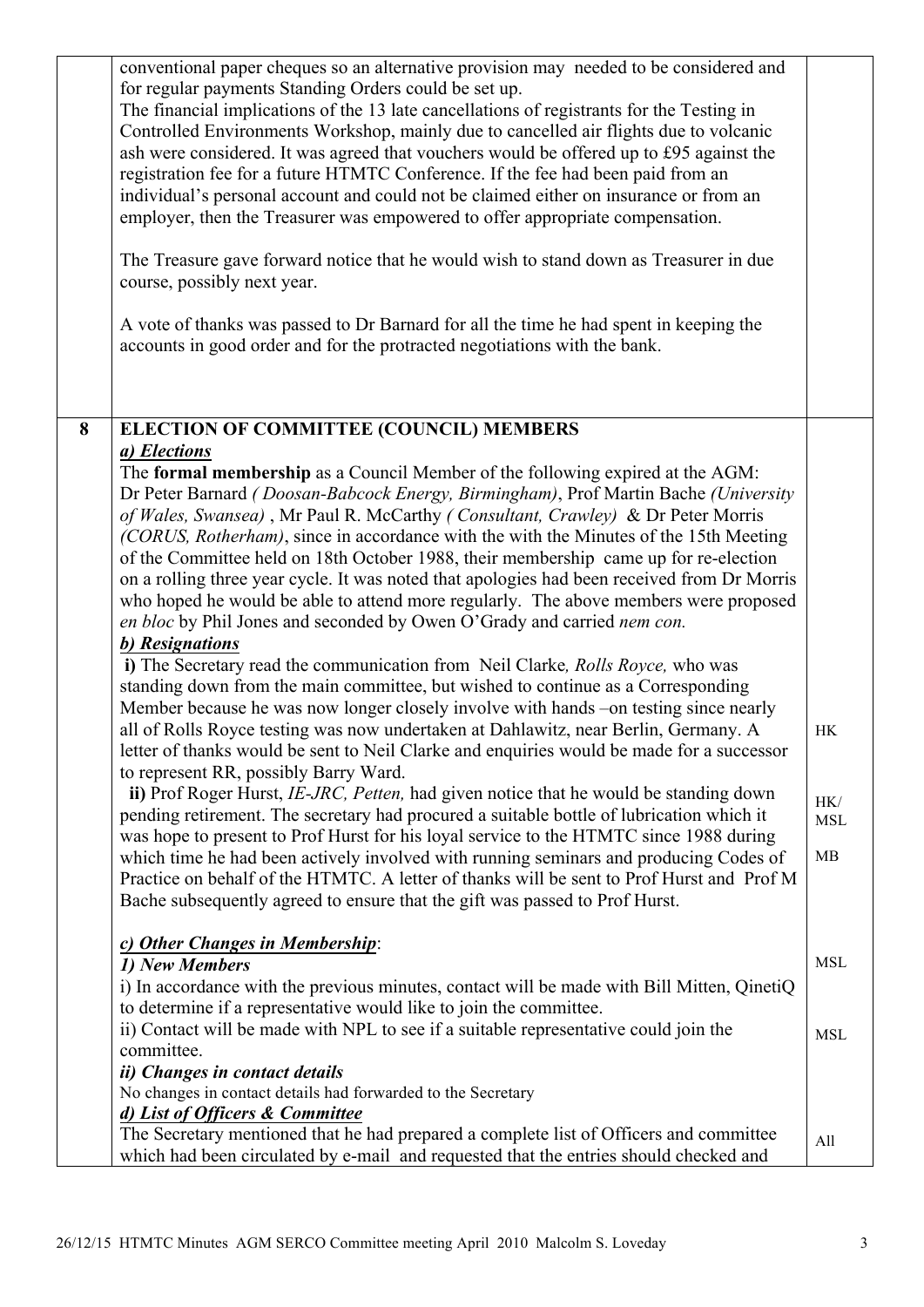|           | any amendments be forwarded. A copy will be lodged on the HTMTC web-site in due       |                                                                                                                                                                                                                                                                                                                                                                                                                                                                                                                                                                                                                                                       |            |  |  |  |  |
|-----------|---------------------------------------------------------------------------------------|-------------------------------------------------------------------------------------------------------------------------------------------------------------------------------------------------------------------------------------------------------------------------------------------------------------------------------------------------------------------------------------------------------------------------------------------------------------------------------------------------------------------------------------------------------------------------------------------------------------------------------------------------------|------------|--|--|--|--|
|           | course.                                                                               |                                                                                                                                                                                                                                                                                                                                                                                                                                                                                                                                                                                                                                                       |            |  |  |  |  |
| 9         | <b>ELECTION OF OFFICERS</b>                                                           |                                                                                                                                                                                                                                                                                                                                                                                                                                                                                                                                                                                                                                                       |            |  |  |  |  |
|           | Nominations were given for the following positions:                                   |                                                                                                                                                                                                                                                                                                                                                                                                                                                                                                                                                                                                                                                       |            |  |  |  |  |
|           | Chairman                                                                              | Dr Hellmuth Klingelhoffer (BAM)                                                                                                                                                                                                                                                                                                                                                                                                                                                                                                                                                                                                                       |            |  |  |  |  |
|           |                                                                                       | Proposer: Mr Paul McCarthy                                                                                                                                                                                                                                                                                                                                                                                                                                                                                                                                                                                                                            |            |  |  |  |  |
|           |                                                                                       | Seconder: Dr Peter Barnard                                                                                                                                                                                                                                                                                                                                                                                                                                                                                                                                                                                                                            |            |  |  |  |  |
|           | <b>Vice Chairman</b>                                                                  | <b>Mr Larry Candler</b> <i>(Exova)</i><br>Proposer: Peter Barnard                                                                                                                                                                                                                                                                                                                                                                                                                                                                                                                                                                                     |            |  |  |  |  |
|           |                                                                                       | Seconder: Hellmuth Klingelhoffer                                                                                                                                                                                                                                                                                                                                                                                                                                                                                                                                                                                                                      |            |  |  |  |  |
|           |                                                                                       | The Secretary agreed to write to Mr Candle to notify him of his appointment                                                                                                                                                                                                                                                                                                                                                                                                                                                                                                                                                                           | <b>MSL</b> |  |  |  |  |
|           | <b>Treasurer</b>                                                                      | Dr Peter Barnard (Doosan Babcock)                                                                                                                                                                                                                                                                                                                                                                                                                                                                                                                                                                                                                     |            |  |  |  |  |
|           |                                                                                       | Proposer: Hellmuth Klingelhoffer                                                                                                                                                                                                                                                                                                                                                                                                                                                                                                                                                                                                                      |            |  |  |  |  |
|           |                                                                                       | Seconder: Kate Abbott                                                                                                                                                                                                                                                                                                                                                                                                                                                                                                                                                                                                                                 |            |  |  |  |  |
|           |                                                                                       | All the above Officers were elected nem con.                                                                                                                                                                                                                                                                                                                                                                                                                                                                                                                                                                                                          |            |  |  |  |  |
|           |                                                                                       | The former Chairman, Paul McCarthy had indicted prior to the meeting that he would be standing<br>down as Chairman but would be willing to continue to serve on the Committee. Mr McCarthy had<br>been Chairman since 2004 and the Committee agreed that the new Chairman would write to Mr                                                                                                                                                                                                                                                                                                                                                           | HK<br>PB   |  |  |  |  |
|           | well being of the HTMTC during period as Chairman.                                    | MCarthy to thank him for his services. In addition the Treasurer would make inquiries as to what<br>would be an acceptable memento in recognition of Mr McCathy's significant contribution to the                                                                                                                                                                                                                                                                                                                                                                                                                                                     |            |  |  |  |  |
| <b>10</b> | <b>APPOINTMENT OF SECRETARY</b><br>for a further year.                                | Mr Malcolm Loveday accepted the appointment of the post of Secretary of the HTMTC                                                                                                                                                                                                                                                                                                                                                                                                                                                                                                                                                                     |            |  |  |  |  |
| 11        |                                                                                       | <b>APPOINTMENT OF INDEPENDENT EXAMINER</b>                                                                                                                                                                                                                                                                                                                                                                                                                                                                                                                                                                                                            |            |  |  |  |  |
|           | The Present examiner is Mr Nick Green was re-appointed.                               |                                                                                                                                                                                                                                                                                                                                                                                                                                                                                                                                                                                                                                                       |            |  |  |  |  |
|           | The Secretary agreed to deliver a token of appreciation to Mr Green for reviewing the |                                                                                                                                                                                                                                                                                                                                                                                                                                                                                                                                                                                                                                                       |            |  |  |  |  |
|           | accounts.                                                                             |                                                                                                                                                                                                                                                                                                                                                                                                                                                                                                                                                                                                                                                       |            |  |  |  |  |
| 12        | <b>FUTURE HTMTC SEMINARS / WORKSHOPS</b>                                              |                                                                                                                                                                                                                                                                                                                                                                                                                                                                                                                                                                                                                                                       |            |  |  |  |  |
|           | 12.1<br>workshop.bam.de                                                               | $2nd$ International Workshop on Thermo-Mechanical Fatigue<br>Dr Klinglehoffer reported that plans are progressing well for the TMF Workshop which<br>will be held on Thursday & Friday $12^{th}$ & $13^{th}$ May 2011 at BAM Berlin; see www.tmf-                                                                                                                                                                                                                                                                                                                                                                                                     |            |  |  |  |  |
|           | organising the event.                                                                 | Copies of the $2nd$ flyer were tabled and will be circulated. The registration fee would be<br>$E250$ . A dedicated website has been established for the meeting with links to/from the<br>HTMTC & ESIS Websites. Since the topic is TMF it would be appropriate that most of the<br>papers should be published in the ESIS preferred journal 'International Journal of Fatigue'<br>however some might also be submitted to 'Materials at High Temperatures' thus widening<br>the publicity for the event. The Committee thanked Dr Klingelhöffer and BAM for<br>Note: The HTMTC AGM 2011 will be held in conjunction with this meeting in Berlin and |            |  |  |  |  |
|           |                                                                                       | will be held on the afternoon of Wednesday $11^{th}$ May 2011 starting at 2.30pm.<br><b>12.2 High Temperature Mechanical Testing in Controlled Environments</b>                                                                                                                                                                                                                                                                                                                                                                                                                                                                                       |            |  |  |  |  |
|           |                                                                                       | Phil Jones, on behalf of the organising committee confirmed that originally 64 people had<br>registered but there had been 13 cancellations mainly due to travel difficulties<br>nevertheless it was hoped that the Workshop would still break even depending upon the<br>charges for refreshments. The registration fee was £95 reduced to £60 for presenting                                                                                                                                                                                                                                                                                        |            |  |  |  |  |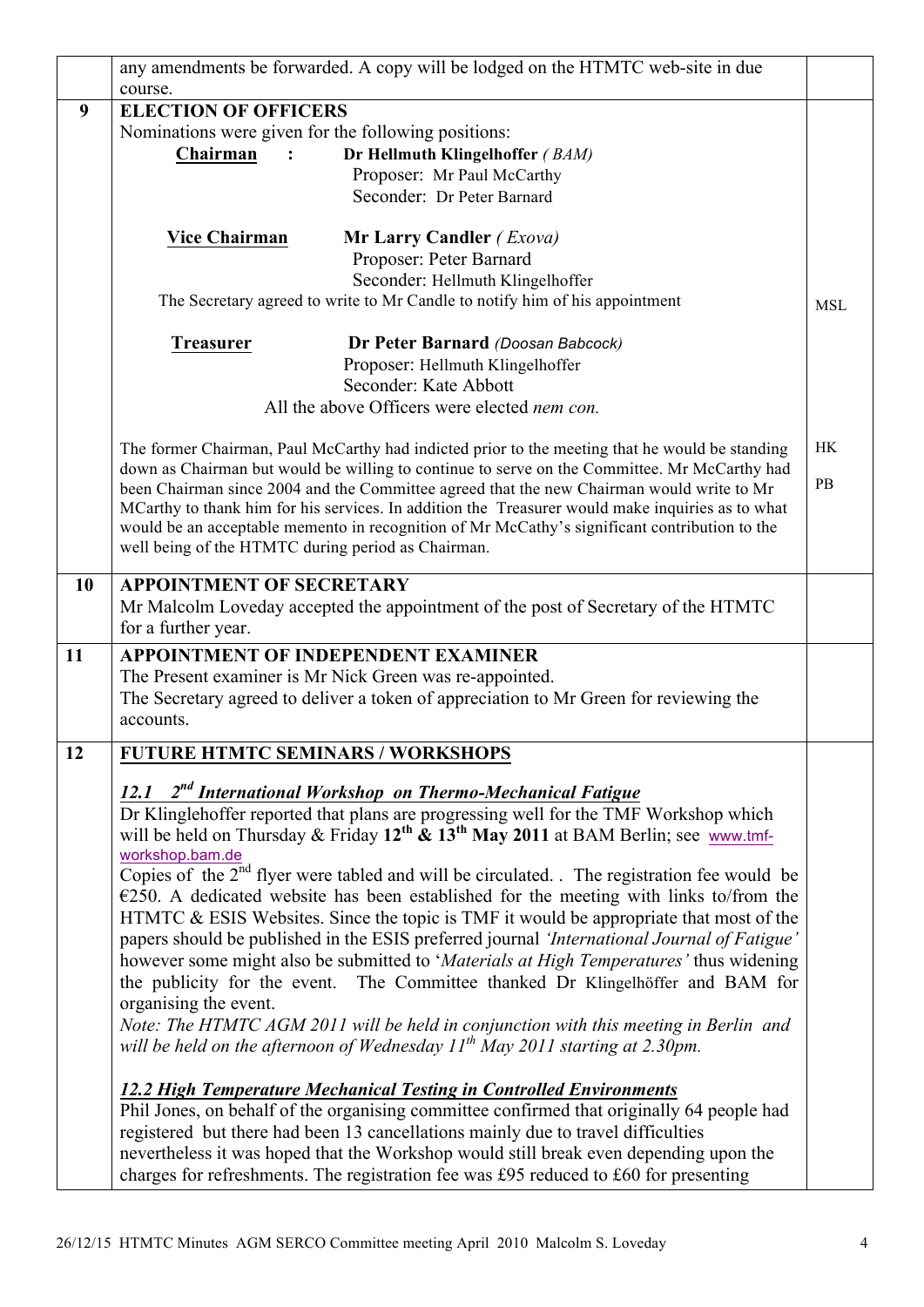|    | authors. Delegates were being provided with a booklet of extended Abstracts and will be<br>sent a CD with the presentations after the event.<br>The Chairman expressed the committee's thanks especially to Mike Lynch and Mrs Berni<br>Bradley for handling all the local arrangements and to all the other members of the<br>organising committee (Peter Barnard, Phil Jones & Owen O'Grady) for arranging the<br>Workshop. The Committee looked forward to an interesting 2 day Workshop.<br><b>12.3 Quality Assurance Issues for High Temperature Testing</b><br>Mr O'Grady reported that Mr McCarthy had circulated some draft notes at the beginning<br>of April to the other members of the steering group (KA, LC, HK, MSL, OO'G) based on<br>the discussions held at the Doosan-Babcock meeting. Unfortunately a draft programme<br>and flyer had not yet been prepared and it was clearly too late for the meeting to be held in<br>October 2010 as originally suggested, however the Committee still felt that topic clearly<br>merited two 1 <sup>1</sup> / <sub>2</sub> day meetings spaced at approximately 6 months apart. It was proposed<br>that the Part I should be held in the Autumn of 2011 at INCOTEST, Hereford (venue to<br>be confirmed $&$ hotel list to be prepared) and Part II in Spring 2012 in conjunction with<br>the HTMTC AGM, at a venue to be decided. All the Steering Group were asked to review<br>Paul McCarthy's notes and circulate comments before the end of May and to map out a<br>programme. A flyer should be drafted by the end of June for circulation for comment to<br>the main HTMTC, with a view to issuing it publically by the end of September 2010.<br><b>12.4 Other Future Meetings</b><br>The Secretary drew attention to the list of additional forthcoming meeting (Appendix 4) that may<br>be of interest to HTMTC members. Special attention was drawn to<br>a) b) $10^{th}$ International Fatigue Congress FATIGUE 2010, Prague, June 2010; c) ASTM –<br>EPRI International Conference on Creep-Fatigue Interaction, CFI-2010, San Antonio Texas,<br>November 2010 | KA,<br>LC,<br>HK,<br>MSL,<br><b>PMcC</b><br>OO'G<br><b>SC</b> |
|----|--------------------------------------------------------------------------------------------------------------------------------------------------------------------------------------------------------------------------------------------------------------------------------------------------------------------------------------------------------------------------------------------------------------------------------------------------------------------------------------------------------------------------------------------------------------------------------------------------------------------------------------------------------------------------------------------------------------------------------------------------------------------------------------------------------------------------------------------------------------------------------------------------------------------------------------------------------------------------------------------------------------------------------------------------------------------------------------------------------------------------------------------------------------------------------------------------------------------------------------------------------------------------------------------------------------------------------------------------------------------------------------------------------------------------------------------------------------------------------------------------------------------------------------------------------------------------------------------------------------------------------------------------------------------------------------------------------------------------------------------------------------------------------------------------------------------------------------------------------------------------------------------------------------------------------------------------------------------------------------------------------------------------------------------------------------------------------------------------------------------------------------|---------------------------------------------------------------|
| 13 | <b>WORKING PARTY REPORTS</b><br><b>13.1 Temperature Measurement Working Group (Convenor: Malcolm Loveday)</b><br>The Convenor, Malcolm Loveday, reported that the $7th$ meeting of the WG was held following the<br>HTMTC meeting at Doosan-Babcock and the Notes were circulated with the minutes of the<br>meeting together with the revised Bibliography and the Draft CoP on Temperature Measurement<br>for additional publications to be added, however as yet no further papers had been added to the list,<br>so it would be circulated again for review and additions. A concern had been raised about the<br>reproducibility of thermocouple calibrations and Dr Wisbey gave a presentation that outlined the<br>problem and suggested that an inter-comparison calibration exercise should be undertaken; the<br>presentation may be viewed on the HTMTC website. The Committee agreed that it was of crucial<br>importance to investigate the matter further and a detailed testing schedule would be drafted.<br>Several members indicated that they would wish to participate in an investigation. During the<br>evening, after the Testing in Controlled Environment Workshop, several members of the WG<br>drafted a proposed inter-comparison schedule for circulation to WG and participants with a view<br>to obtaining data prior the next meeting of the WG on the morning of Tuesday $2^{nd}$ November<br>2010 at Siemens Energy, Lincoln. The schedule will be circulated and updated.<br>It is intended to hold an open meeting on the topic of Temperature Measurement for<br>Mechanical Testing when the CoP is ready for publication, probably in Autumn 2012.                                                                                                                                                                                                                                                                                                                                                                                                                                             | All<br>AW/<br><b>MSL</b>                                      |
|    | <b>13.2 Testing of Welds (Convenor: Prof. Bilal Dogan)</b><br>The WG had not met for approximately two years but activities have been pursued via the<br>Int. Inst of Welding (IIW) and VAMAS Technical Committees TWA 31 which is running a round<br>robin on the testing welded specimens in collaboration with the Weldment Working Group.<br><b>13.3 Crack Initiation &amp; Measurement (Convenor: Prof. Kamran Nikbin)</b><br>The Secretary reported that although the WG had not been convened during the last year,<br>Prof Nikbin had reported that BS7910 Part 9 on Creep Crack Growth was being updated<br>and that he was attending the relevant BSI Committee meeting today, hence he was unable                                                                                                                                                                                                                                                                                                                                                                                                                                                                                                                                                                                                                                                                                                                                                                                                                                                                                                                                                                                                                                                                                                                                                                                                                                                                                                                                                                                                                         |                                                               |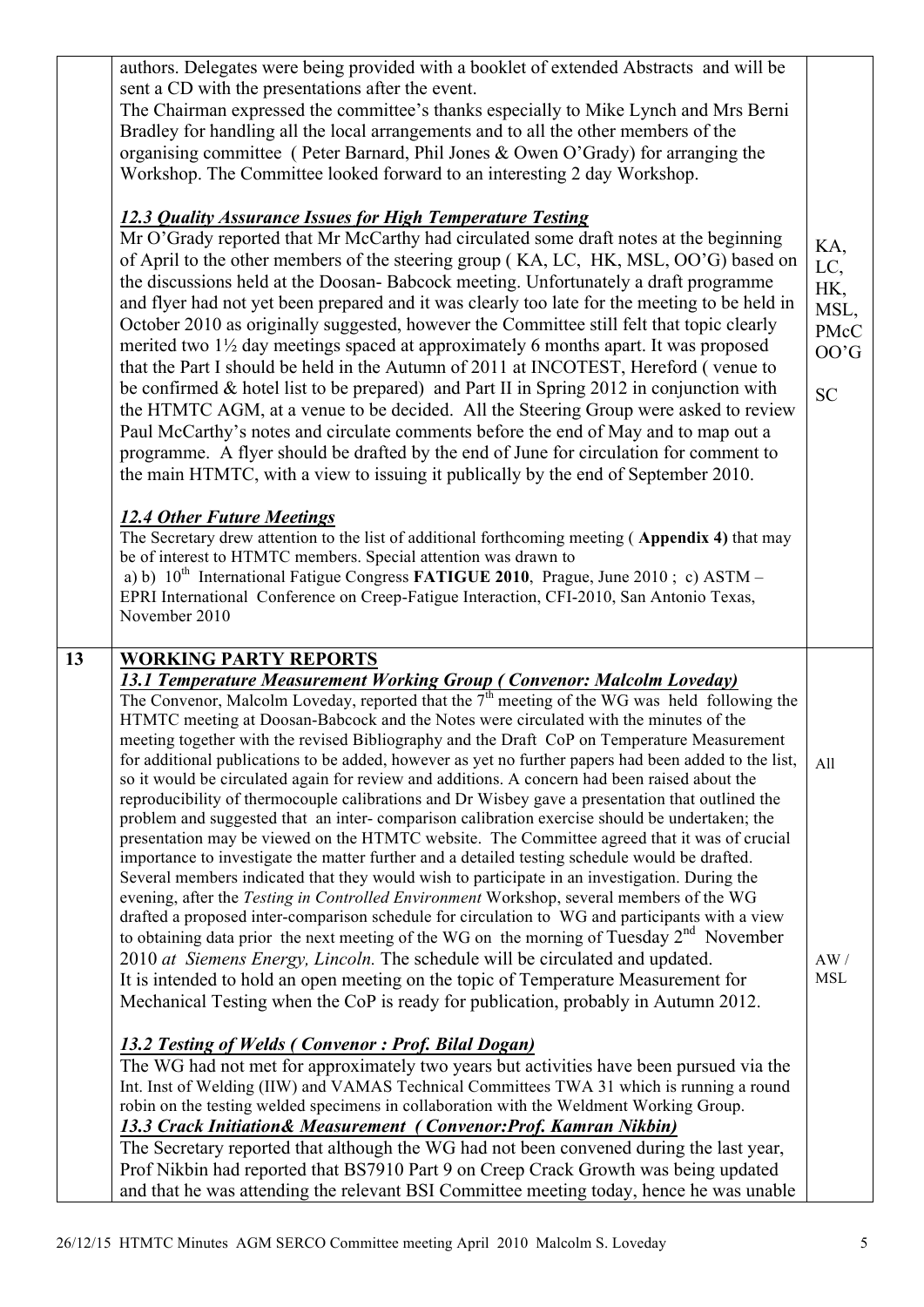|    | to attend the HTMTC AGM. In addition he had forwarded a copy of the ASTM Standard<br>on Creep / fatigue Testing which is now out for balloting. Other activities are being<br>progressed via the VAMAS TWA 31.                                                                                                                                                                                                                                                                                                                                                                                                                                                                                                                                                                                          |  |
|----|---------------------------------------------------------------------------------------------------------------------------------------------------------------------------------------------------------------------------------------------------------------------------------------------------------------------------------------------------------------------------------------------------------------------------------------------------------------------------------------------------------------------------------------------------------------------------------------------------------------------------------------------------------------------------------------------------------------------------------------------------------------------------------------------------------|--|
| 14 | <b>ESIS MATTERS</b><br>Under a Memorandum of Understanding the HTMTC acts as Technical Committee 11<br>(TC11) of the European Structural Integrity Society (ESIS). It was reported that the<br>Secretary will forward the Chairman's Report for 2009 to ESIS for publication in the ESIS<br>Newsletter, together with a brief of the AGM which will then be found on the ESIS Website:<br>www.structuralintegrity.eu.<br>Personal Membership of ESIS is $630$ . UK Members can pay £30 via FESI which gives joint<br>membership to ESIS & FESI (Forum for Engineering Structural Integrity), see www.fesi.org.uk.<br>It was noted that the EIGHTEENTH EUROPEAN CONFERENCE ON FRACTURE-                                                                                                                  |  |
| 15 | ECF18 will be held in Dresden, Germany, on 31 <sup>st</sup> August -3 <sup>rd</sup> September 2010.<br><b>STANDARDS ACTIVITIES</b><br><b>15.1 ISO TC 164 Mechanical Testing of Metals</b><br>A detailed report of the outcome of the ISO TC164 meeting held in Tskuba, Japan was<br>given at the previous meeting; since that time Mr McCarthy had revised ISO 9513<br>Calibration of Extensometers which was now being circulated. Uncertainty issues had<br>been discussed and the various Sub Committees had nominated Technical experts to serve<br>on the TC164 Chairman's Ad Hoc Group; the Chairman of ISO TC 164 had invided Mr<br>Loveday to act as the Convenor of the Group.<br>The next meetings of ISO TC164 will be held on 19th – 24th September 2010 at NIST, Bolder,<br>Colorado, USA. |  |
|    | <b>15.2 DIN Standards Fatigue Committee</b><br>The Chairman reported that DIN was in the process of reforming the German Standards<br>Committee for Fatigue testing and that he was returning the following day inorder to<br>attend the first meeting of the new committee. In principle there should now be enough<br>European countries to enable the new series of ISO Standards to be adopted as ISO EN<br>standards.<br>Note: Dr Klingelhöffer notified the Secretary that at the DIN Fatigue Committee he had been<br>appointed as the Chairman of the new committee.                                                                                                                                                                                                                            |  |

| 16      | <b>CEN TWA on Ontologies &amp; Schema</b>                                                   |  |
|---------|---------------------------------------------------------------------------------------------|--|
|         | Mr Loveday gave a an update about the CEN Technical Workshop Agreement (TWA) on             |  |
|         | Economics and Logistics of Standards Compliant Schemas and Ontologies for                   |  |
|         | Interoperability of Engineering Materials Data. (WS/ELISS-EMD). He reported that the        |  |
|         | Tensile Testing Standard, ISO 6892 Pt 1 is being used as a pilot example for the addition   |  |
|         | of an Annexes with Ontologies (ie Computer compatible data formats for results). The        |  |
|         | Draft of the Final CWA is now published for public comment and should be finalised at       |  |
|         | the $3^{\text{rd}}$ Workshop held at CEN, Brussels to be held on $27^{\text{th}}$ May 2010. |  |
|         |                                                                                             |  |
| $17 \,$ | <b>ANY OTHER BUSINESS</b>                                                                   |  |
|         | 18.1 E-mail address                                                                         |  |
|         | The Secretary highlighted the need to establish an HTMTC e-mail account hosted on an        |  |
|         | independent server, since commercial companies were now starting to close down              |  |
|         | personal e-mail accounts hosted on their own servers when staff retired or resigned. It was |  |
|         |                                                                                             |  |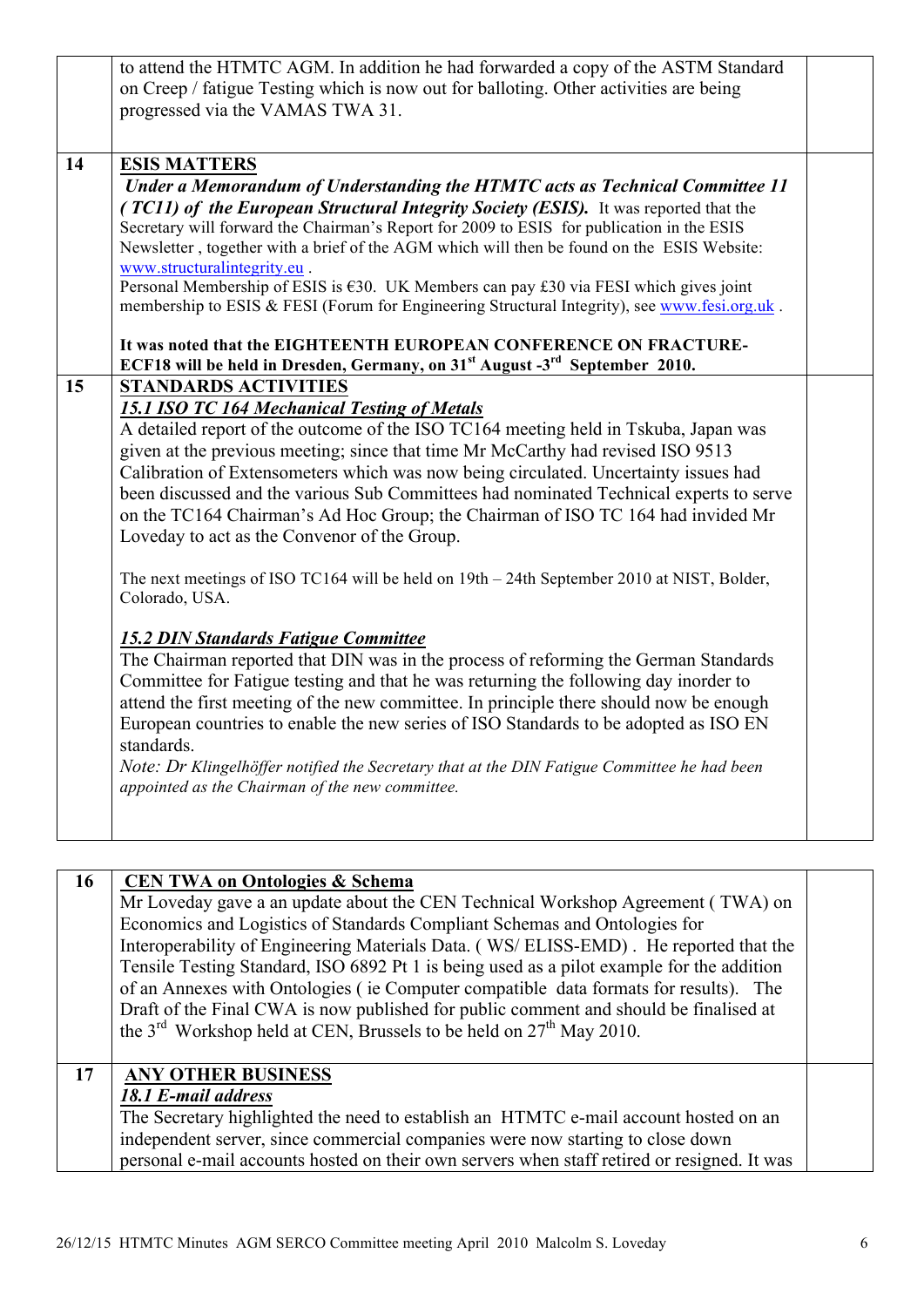|    | agreed that a new account would be set up, possibly hosted on the same server as the       |  |
|----|--------------------------------------------------------------------------------------------|--|
|    | HTMTC Web site, so that all the existing HTMTC correspondence could be transferred.        |  |
|    | 17.2 Promotional 'Goodies'.                                                                |  |
|    | It had been suggested that it might be useful to have a stock of suitable items emblazoned |  |
|    | with the HTMTC logo and website address for distribution to delegates at Workshops. The    |  |
|    | matter would be investigated by Peter Barnard                                              |  |
|    | 17.3 Venues of Meetings & HTMTC Aims Leaflet                                               |  |
|    | The Secretary reported that he will update the list of HTMTC meeting venues and the        |  |
|    | Aims Leaflet with the List of Main Committee Members for 2010 / 2011, (see Appendix        |  |
|    | $5 & 6$ )                                                                                  |  |
| 18 | <b>CLOSE OF MEETING</b>                                                                    |  |
|    | The Chairman gave a vote of thanks on behalf of the Committee to SERCO for hosting the     |  |
|    | meeting.                                                                                   |  |
|    | The meeting was followed by the Workshop on Testing in Controlled Environments,            |  |
|    | which included a visit around the high temperature testing facilities.                     |  |
| 19 | <b>LIST OF APPENDICIES</b>                                                                 |  |
|    | 1. Business cards, SERCO Committee Meeting                                                 |  |
|    | 2. Apologies & Attendance Record                                                           |  |
|    | 3. Chairman's Report                                                                       |  |
|    | 4. List of Forthcoming meetings                                                            |  |
|    | 5. List of venues of HTMTC Meetings                                                        |  |
|    | 6. Aims & Membership Leaflet - 2010/2011                                                   |  |
|    |                                                                                            |  |

Secretary Contact Details: malcolm.loveday#npl.co.uk [ Note; replace # by @ in e-mail address ; this avoids the given address being picked up by spam search engines ]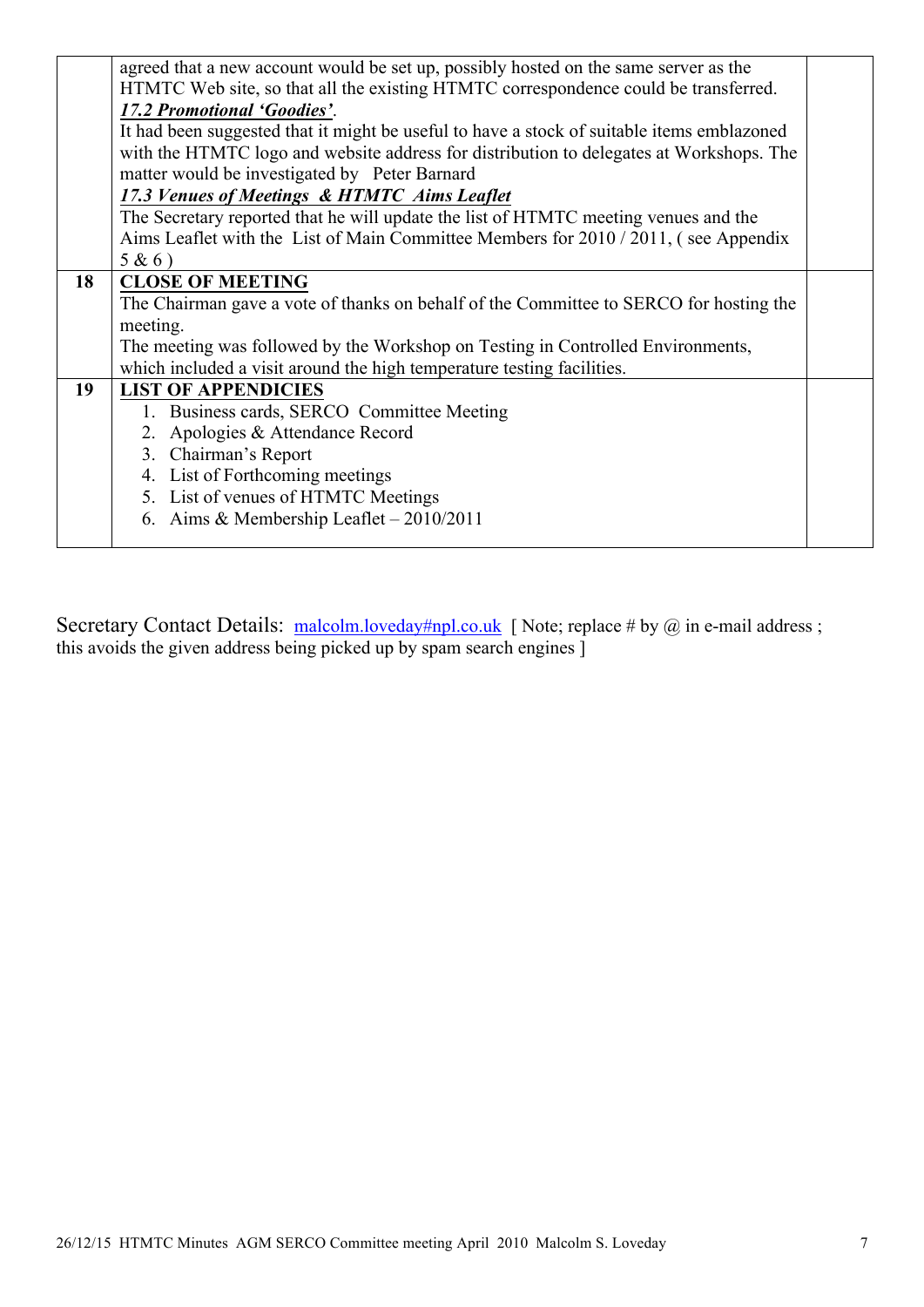#### **APPENDIX 1 Business Cards**

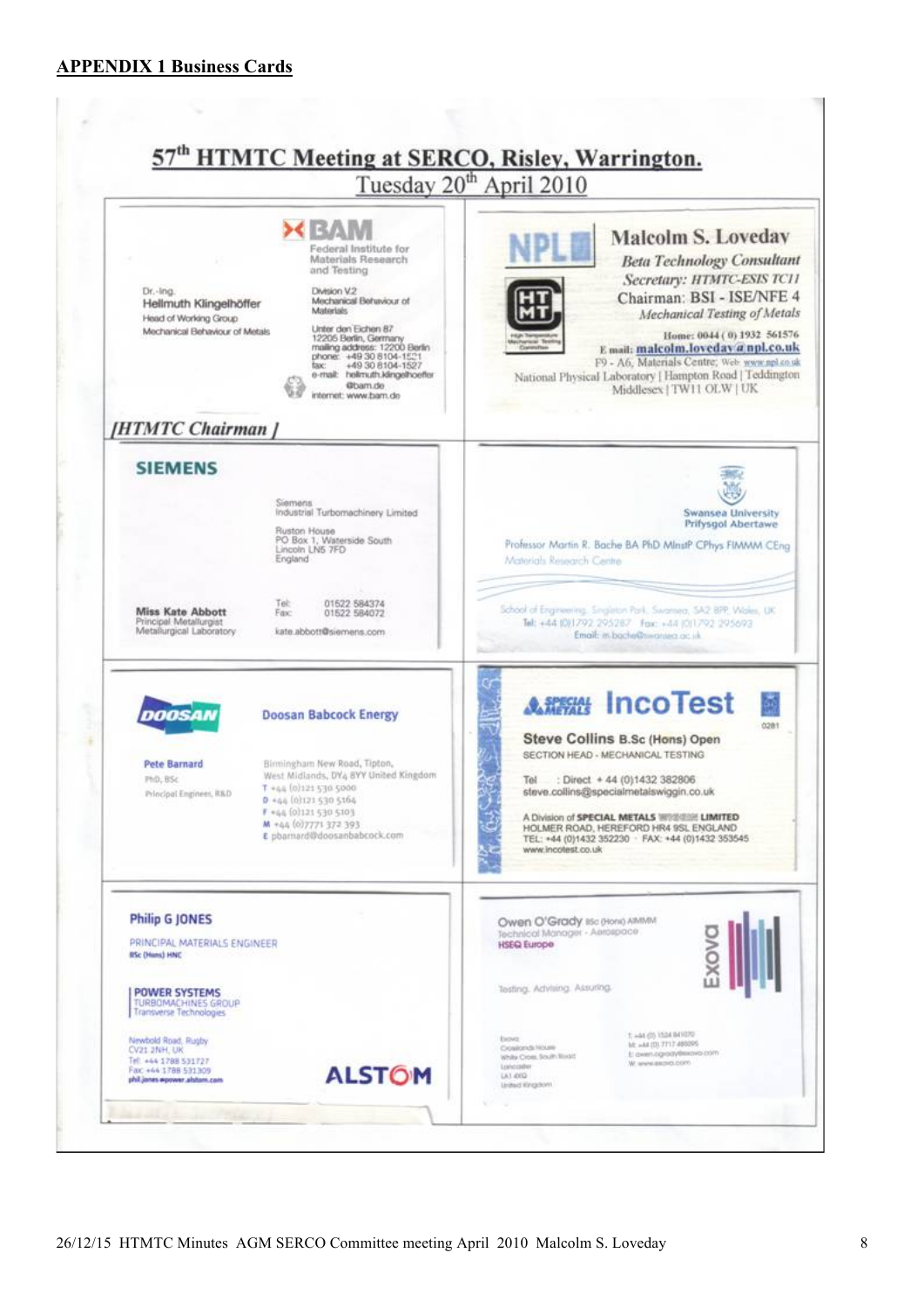| Siemens<br>Industrial Turbornachinery Limited<br>Ruston House<br>PO Box 1, Weterside South<br>Lincoln LNB 7FD<br>England                                                                                                                                                       | <b>Jonathan Snell</b><br>Senior Engineer<br>MEng (Oxon) AMIMechE<br>jonathan_snell@instron.com<br>Tel: +44 1494 456577<br>Fax: +44 1494 456124<br><b>WINSTRON</b> |
|--------------------------------------------------------------------------------------------------------------------------------------------------------------------------------------------------------------------------------------------------------------------------------|-------------------------------------------------------------------------------------------------------------------------------------------------------------------|
| Andrew Mills<br>MEng (Hons) GradiMM<br>Metallurgist<br>Tel:<br>01522 584374<br>01522 584072<br>Fax:<br>Metallurgical Laboratory<br>andrewmills@siemens.com                                                                                                                     | Coronation Road, High Wycombe<br>Buckinghamshire HP12 3SY UK<br>The authermy is movimable.<br>www.instron.co.uk                                                   |
| serco<br>Bringing service to fife<br>Dr Andrew Wisbey MIM, CEnq<br>Section Leader - High Temperature Materials<br><b>Technical and Assurance Services</b><br>$T + 44 (0)19252554567$<br>F +44 (0) 1925 252285<br>E Andrew.Wisbey@serco.com<br>www.serco.com/technicalassurance |                                                                                                                                                                   |
|                                                                                                                                                                                                                                                                                |                                                                                                                                                                   |
|                                                                                                                                                                                                                                                                                |                                                                                                                                                                   |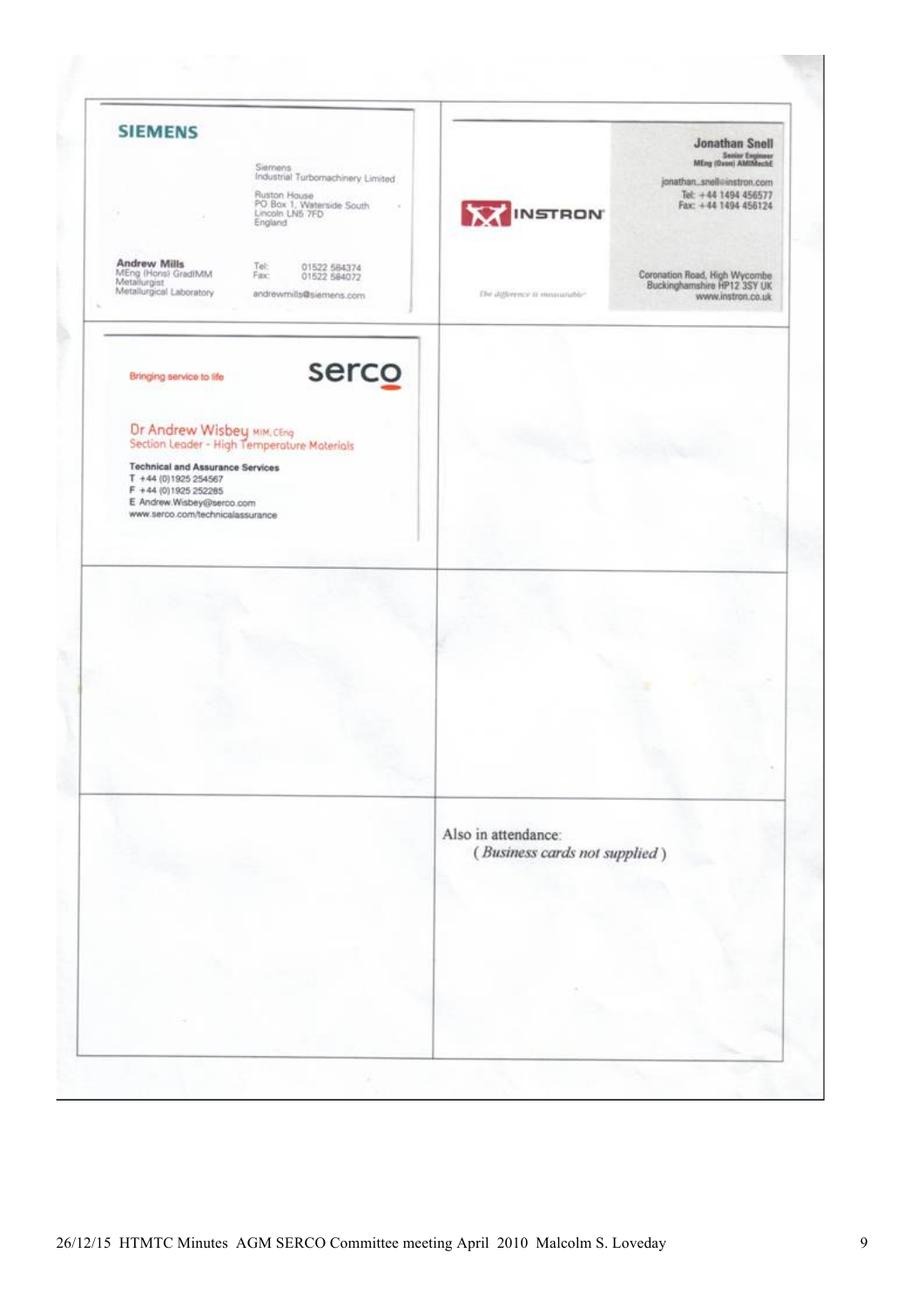#### **APPENDIX 2**

|                  | Members 2009-10     |                                   | $50^{\text{th}}$ | 51 <sup>st</sup> | 52nd                    | 53 <sup>rd</sup>                              | $54^{\text{th}}$           | $55^{\text{th}}$    | $56^{\text{th}}$    | 57 <sup>th</sup>  | 57 <sup>th</sup>   |
|------------------|---------------------|-----------------------------------|------------------|------------------|-------------------------|-----------------------------------------------|----------------------------|---------------------|---------------------|-------------------|--------------------|
|                  |                     |                                   | Meet             | Meeting          | Meeting                 | Meeting                                       | Meeting                    | Meeting             | Meeting             | Meeting           | Meeting            |
|                  |                     |                                   | Berlin           | QinetiQ          | Imperial                | Petten                                        | Barnwood                   | Zurich              | Doosan              | Apologies         | Apologies          |
|                  |                     |                                   |                  |                  |                         |                                               |                            |                     | Birmingham          |                   |                    |
|                  |                     |                                   | Sept             | April 06         | April 07                | April 08                                      | $\overline{\text{Nov}}$ 08 | April 09            | Oct 2009            | April 2010        | April 201          |
|                  |                     |                                   | 05               |                  |                         |                                               |                            |                     |                     |                   |                    |
|                  |                     |                                   | <b>Attend</b>    | <b>Attend</b>    | <b>Attend</b>           | <b>Attend</b>                                 | <b>Attend</b>              | <b>Attend</b>       | <b>Attend</b>       | <b>Attend</b>     | Apolo <sub>s</sub> |
| Chairman         | Mr P. McCarthy      | Consultant                        |                  | ✔                | $\checkmark$            | $\checkmark$                                  | $\checkmark$               | $\checkmark$        | $\checkmark$        |                   | $\mathbf{A}$       |
| Vice-            | Dr H. Klingelhoffer | BAM, Berlin, Germany              | $\checkmark$     | $\checkmark$     | $\checkmark$            | $\checkmark$                                  | $\checkmark$               | $\checkmark$        | $\checkmark$        | $\checkmark$      |                    |
| Chairman         |                     |                                   |                  |                  |                         |                                               |                            |                     |                     |                   |                    |
| Secretary:       | Mr M. S. Loveday    | Beta Technology (NPL) UK          | $\checkmark$     | ✓                | $\checkmark$            | $\checkmark$                                  | $\checkmark$               | $\checkmark$        | $\checkmark$        | $\checkmark$      |                    |
|                  |                     |                                   |                  | $\checkmark$     |                         |                                               |                            | $\checkmark$        | $\checkmark$        | $\checkmark$      |                    |
| <b>Treasurer</b> | Dr Peter Barnard    | Doosan-Babcock,<br>Birmingham, UK |                  |                  | $\checkmark$            | $\mathord{\hspace{1pt}\text{--}\hspace{1pt}}$ | Ap                         |                     |                     |                   |                    |
| Council          |                     |                                   |                  |                  |                         |                                               |                            |                     |                     |                   |                    |
| <b>Members</b>   |                     |                                   |                  |                  |                         |                                               |                            |                     |                     |                   |                    |
|                  | Miss Kate Abbott    | Siemens Ltd, UK                   |                  |                  |                         | $\overline{\phantom{a}}$                      |                            |                     | $\ast$ $\checkmark$ | $\vee$ 20/03/2010 |                    |
|                  | Mr Colin Austin     | Serco, Risley, UK                 | $\mathbf{u}$     | $\checkmark$     | $\checkmark$            | $\mathcal{L}_{\mathcal{F}}$                   | Ap                         | Ap                  | Ap                  | $\vee$ 12/04/2010 |                    |
|                  | Prof. M Bache       | Univ. Swansea, UK                 | $\sim$ $\sim$    | ш.               | $\overline{a}$          | $\mathbf{u}$                                  | $\checkmark$               | $\checkmark$        | $\checkmark$        | $\vee$ 19/03/2010 |                    |
|                  | Mr Carl Barrett     | <b>UKAS</b>                       |                  |                  |                         |                                               | Ap                         | Ap                  | Ap                  |                   | A 19/03/           |
|                  | Mr L. Candler       | Exova, UK                         |                  |                  | Ap                      | $\mathbf{u}$                                  | $\checkmark$               | Ap                  | $\checkmark$        | $\vee$ 8/04/2010  |                    |
|                  | Mr. N. Clarke       | Rolls Royce, Derby, UK            | $\checkmark$     |                  | $\overline{\mathbf{v}}$ | $\mathord{\hspace{1pt}\text{--}\hspace{1pt}}$ |                            | Ap                  | Ap                  |                   | Ap/Res<br>12/04/20 |
|                  | Mr. S. Collins      | INCO, Hereford, UK                |                  |                  | $\mathbf X$             | $\mathbf{u}$                                  |                            | Ap                  | Ap                  | $\vee$ 13/04/2010 |                    |
|                  | Prof. B. Dogan      | EPRI, USA                         |                  | ✔                | Ap                      | $\overline{\phantom{m}}$                      | Ap                         | $\checkmark$        | Ap                  |                   | A $(19/03/$        |
|                  | Dr. P Häehner       | IE-JRC Petten, NL                 | $\checkmark$     |                  | Ý.                      | $\overline{\phantom{a}}$                      |                            |                     | Ap                  |                   | $A$ (via R 1       |
|                  | Prof. R. C. Hurst   | JRC-IE, Petten, NL                |                  | ✓                | Ap                      | $\checkmark$                                  |                            |                     | Ap                  |                   | A $20/03/$         |
|                  | Dr S Holdsworth     | EPMA, Zurich, CZ                  | $\blacksquare$   | $\sim$           | $\blacksquare$          | $\blacksquare$                                | $\blacksquare$             | $\ast$ $\checkmark$ | Ap                  |                   | A $20/03/$         |
|                  | Philip G Jones      | Alstom                            |                  | ✓                | Ap                      | $\checkmark$                                  | Ap                         | $\checkmark$        | Ap                  | $\vee$ 12/04/2010 |                    |
|                  | Mr I McEnteggart    | <b>INSTRON</b>                    |                  | ✓                | V                       | $\mathord{\hspace{1pt}\text{--}\hspace{1pt}}$ | Ap                         | Ap                  | $\checkmark$        |                   | Ap 12/04           |
|                  | Dr P. Morris        | CORUS, Rotherham, UK              |                  |                  | Ap                      | $\mathcal{L}_{\mathcal{F}}$                   | Ap                         | Ap                  | Ap                  |                   | A 19/03/           |
|                  | Prof K Nikbin       | Imperial College, London, UK      | $\mathbf{u}$     | ✓                | $\checkmark$            | $\mathord{\hspace{1pt}\text{--}\hspace{1pt}}$ | $\checkmark$               | Ap                  | Ap                  |                   | Ap 12/04           |
|                  | Mr O. O'Grady       | Exova, UK                         |                  | ✓                | $\checkmark$            | $\checkmark$                                  | $\checkmark$               | $\checkmark$        | $\checkmark$        | $\vee$ 12/04/2010 |                    |
|                  | Dr M Spindler       | <b>British Energy</b>             |                  |                  |                         | $-$ *                                         | $\checkmark$               | $\checkmark$        | Ap                  |                   | A $19/03/$         |

Ap = Apology given : **Also in attendance** : Andrew Wisbey (Serco ), Andrew Mills ( Siemens) & Jonathan Snell ( Instron)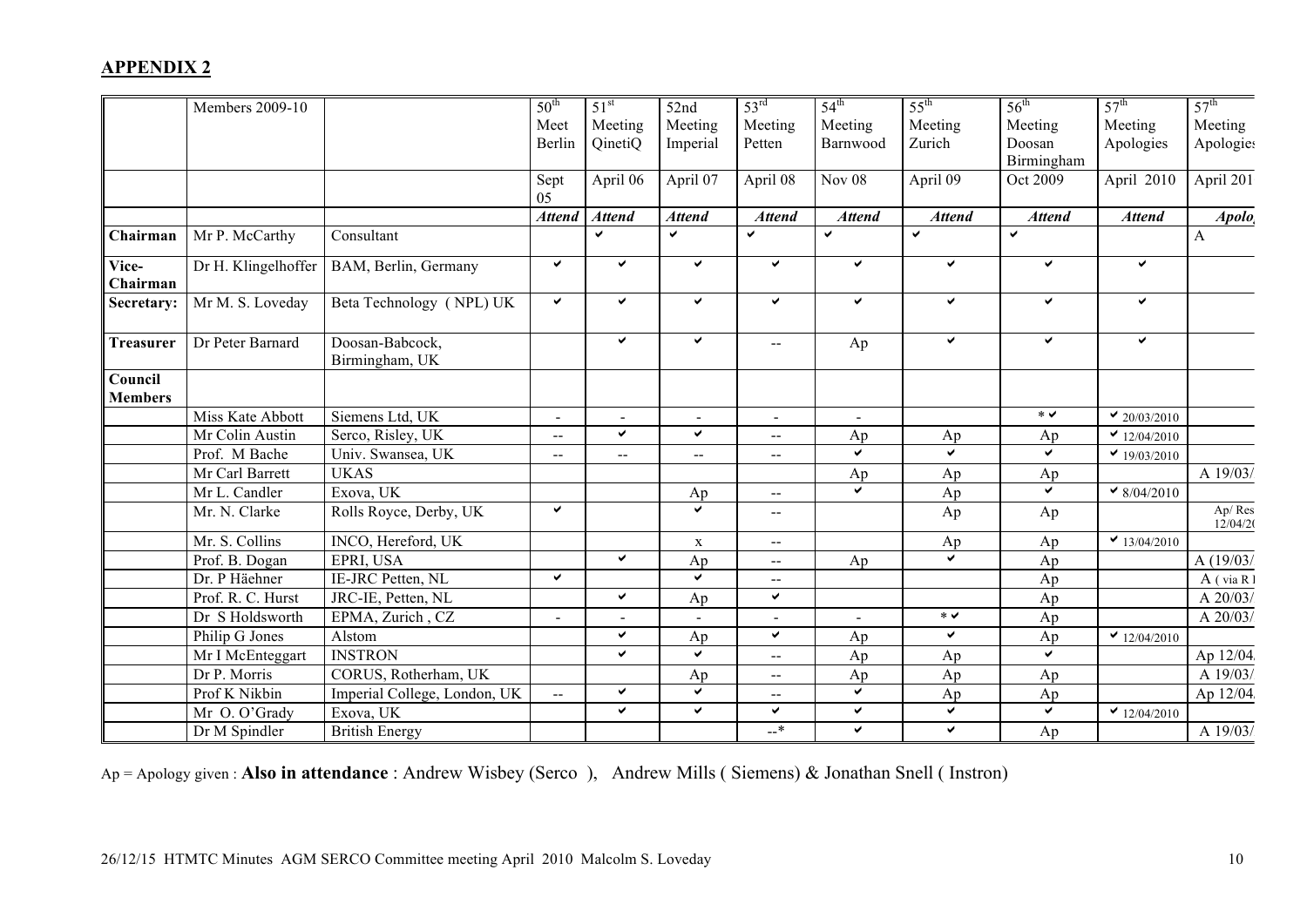

# **HIGH TEMPERATURE MECHANICAL TESTING**

# **COMMITTEE**

**( ESIS TC11) Company Registration No 02149907** 

# *CHAIRMAN'S REPORT 2009 / 2010 Prepared on behalf of the Executive Committee*

#### **Presented at the AGM held at Serco Assurance, Warrington, UK on Tuesday, 20th April 2010.**

## **1. Introduction**

The Committee has continued to be active throughout the past year. Two meetings have been held, working group activity continues and plans developed for future activities / meetings of the committee.

Further information about the HTMTC may be found on the web-site at www.htmtc.com

#### 2 **General Activities** *2.1 European Structural Integrity Society ( ESIS )*

The High Temperature Mechanical Testing Committee (HTMTC) operates as Technical Committee 11 (TC11) of ESIS, whilst retaining its status as a UK Charity and a Company Limited by Guarantee. Contact with ESIS has continued and the activities of the HTMTC have been published in the ESIS Newsletter, see **www.structuralintegrity.eu**.

#### *2.2 Conferences and Seminars*

During 2009-10 no formal conferences or seminars were held.

Committee effort during 2009-10 has focussed upon events for the next two years. The first of these will be a meeting on *High Temperature Mechanical Testing in Controlled Environments***,** co-ordinated by Phil Jones and Mike Lynch, to be held on  $20<sup>th</sup>$  and  $21<sup>st</sup>$  April 2010. The steering group, plus organisational support staff from Serco Assurance, have put significant effort into its organisation and the success of this workshop will be due to their hard work.

The second event, co-ordinated by Dr. Hellmuth Klingelhöffer, is the *2nd International Workshop*  **on Thermo-Mechanical Fatigue,** to be held on 12<sup>th</sup> and 13<sup>th</sup> May 2011, at BAM Federal Institute for Materials Research and Testing, Berlin, Germany**.** A third event, addressing Quality Assurance Issues for High Temperature Testing, is planned for later in 2011.

 In addition to the above, individual members have continued to participate in several very successful testing related meetings outside the HTMTC umbrella, and have been heavily involved in the development of new ISO Standards on mechanical testing.

#### *2.3 Publications*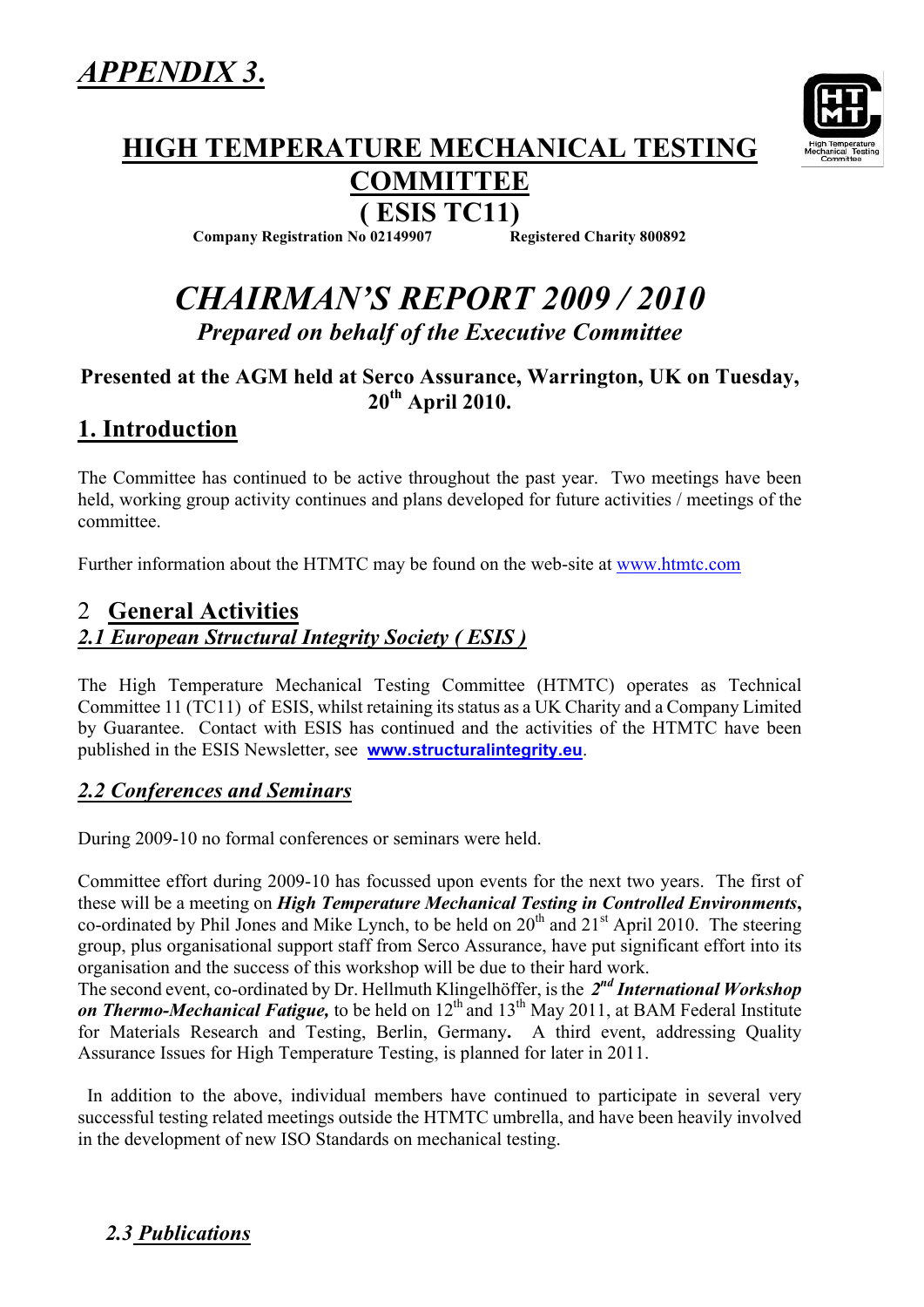Publications by the Committee during the year have been limited during 2009/10; no activities being undertaken under the HTMTC umbrella have progressed to the publication stage.

#### *2.4 Working Groups*

During the year the following Working Group activity has taken place:

- Although the Testing of Weldments Working Group, under the chairmanship of Prof. B. Dogan, has not met during the past year, its Code of Practice on Testing of Weldments is making progress towards becoming an ISO Standard. The subject has also been taken up by International Institute of Welding (IIW) Select Committee Standards (SC STAND).
- The Temperature Measurement Working Group, under the Chairmanship of Mr Malcolm Loveday, continues to explore novel temperature measurement techniques, such as an insitu calibration method exploiting phase changes to define thermal fixed points. Work on developing a code of practice continues.
- The Miniature Testing group is maintaining a watching brief on developments in this field and, when the situation is appropriate, will expand its activities.
- The Crack Initiation Group, under the chairmanship of Prof Kamran Nikbin (Imperial College), has progressed its work in this area within ASTM, VAMAS and the European Project CRETE:
- *a)* The collaboration in VAMAS TWA25- Component Testing has produced a final version of the ISO/TTA\* 5 - *'Code of Practice for Creep/Fatigue testing of Cracked Components'*.
- b) VAMAS TWA31 –Weldments is continuing to discuss crack initiation in welds and HAZ. A small meeting was held in conjunction with Welds 2009, in Florida in June 2009.
- c) The EU project 'CREETE' has been completed and the results are incorporated in to the ISO/TTA 5

#### *2.5 Related Activities*

• Members of the committee have contributed to a number of national, European and International Standards committees during the year. Work has now come to fruition on the preparation of a new ISO Standard on TMF Testing (Dr. Klingelhöffer, Dr Hähner & Mr Loveday) and the revision of the ISO & ECISS Tensile Testing Standards (Dr. Klingelhöffer, Mr Loveday & Dr Peter Morris). ISO 204 – Creep Testing – is now published has involved both Mr. Loveday and Mr. McCarthy; and revision of the ISO Extensometer verification standard is proceeding (Mr McCarthy, Mr Loveday, Mr McEnteggart).

#### *2.5 Main Committee Meetings*

The main committee met twice during 2009/10. The first meeting was the AGM held on Friday 24<sup>th</sup> April 2009 at EMPA, Dubendorf, Switzerland; the second was at Doosan Babcock, Tipton, UK on Tuesday,  $27<sup>th</sup>$  October 2009. The minutes and ancillary papers from these meetings have been circulated to all members.

## **3. Membership**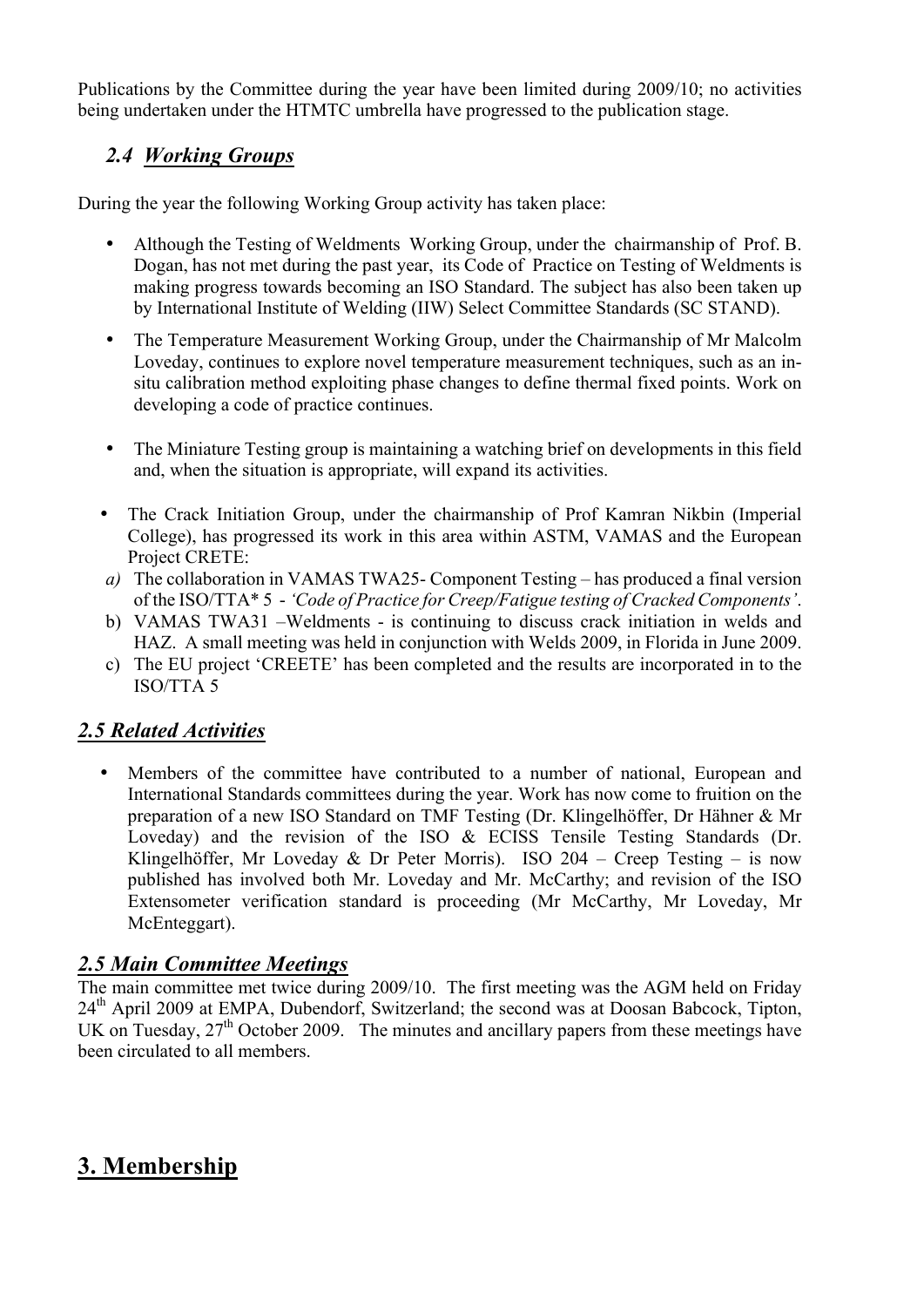The main committee currently comprises 19 members, including 4 from mainland Europe, with representatives from Industry, Research Organisations and Universities. In addition there are approximately 75 further participants on the Corresponding Members mailing list.

At the AGM April 2009 the following officers were elected:

| Chairman:             | Mr Paul McCarthy, Paul McCarthy Consulting, Crawley.     |
|-----------------------|----------------------------------------------------------|
| <i>Vice Chairman:</i> | Dr Hellmuth Klingelhöffer, BAM, Berlin.                  |
| Treasurer:            | Dr Peter Barnard, Doosan Babcock, Birmingham.            |
| Secretary:            | Mr Malcolm S Loveday, Beta Technology (NPL, Teddington). |

During the past 12 months the following changes have occurred in the committee representation: Resignations :- There have been no resignations.

New Members :- Miss Kate Abbott from Siemens Power, Lincoln joined the committee and Dr Stuart Holdsworth *(EMPA, Switzerland)*re joined the main committee

In addition several new corresponding members joined during the course of the year. A list of the Main Committee members, as of March 2010, can be found on the web site.

### **4. Conclusion**

The Committee continues to operate as an effective Thematic Network. In-depth technical networking has continued, resulting in the development of new testing techniques, or contributing to the preparation of European & ISO Standards. As in 2008/9, the latter item has involved significant effort from members of the committee over the past year, fulfilling our remit to maintain testing methods for the high temperature testing field at a "state of the art" level. In addition, codes of practice issued by the committee have been kept under review and will, when necessary, be revised to reflect developments in technology and operational practice. Our aim for the future, as a committee, continues to be focussed on the generation of other such codes of practice, benefiting both the European and global testing communities. The main activity during the year focussed on planning major Workshops/ Seminars to be held in 2010 & 2011.

In conclusion I would like to thank all of the members of the HTMTC for their efforts and support, especially the members of the Working Groups who once again have moved forward the activities of the Committee. In addition I should particularly like to express my appreciation to our hard working Secretary, Mr Malcolm Loveday and to our Honorary Treasurer, Dr Peter Barnard, for so efficiently looking after the administrative affairs of the Committee throughout the year.

*Paul R. McCarthy,* **Chairman, HTMTC. ( ESIS TC11 )**

Paul McCarthy Consulting 10 Monksfield Three Bridges Crawley

West Sussex [ paul@paulmccarthyconsulting.com ]<br>RH10 1PL [+44 (0)1293 4244321  $F+44 (0)1293 4244321$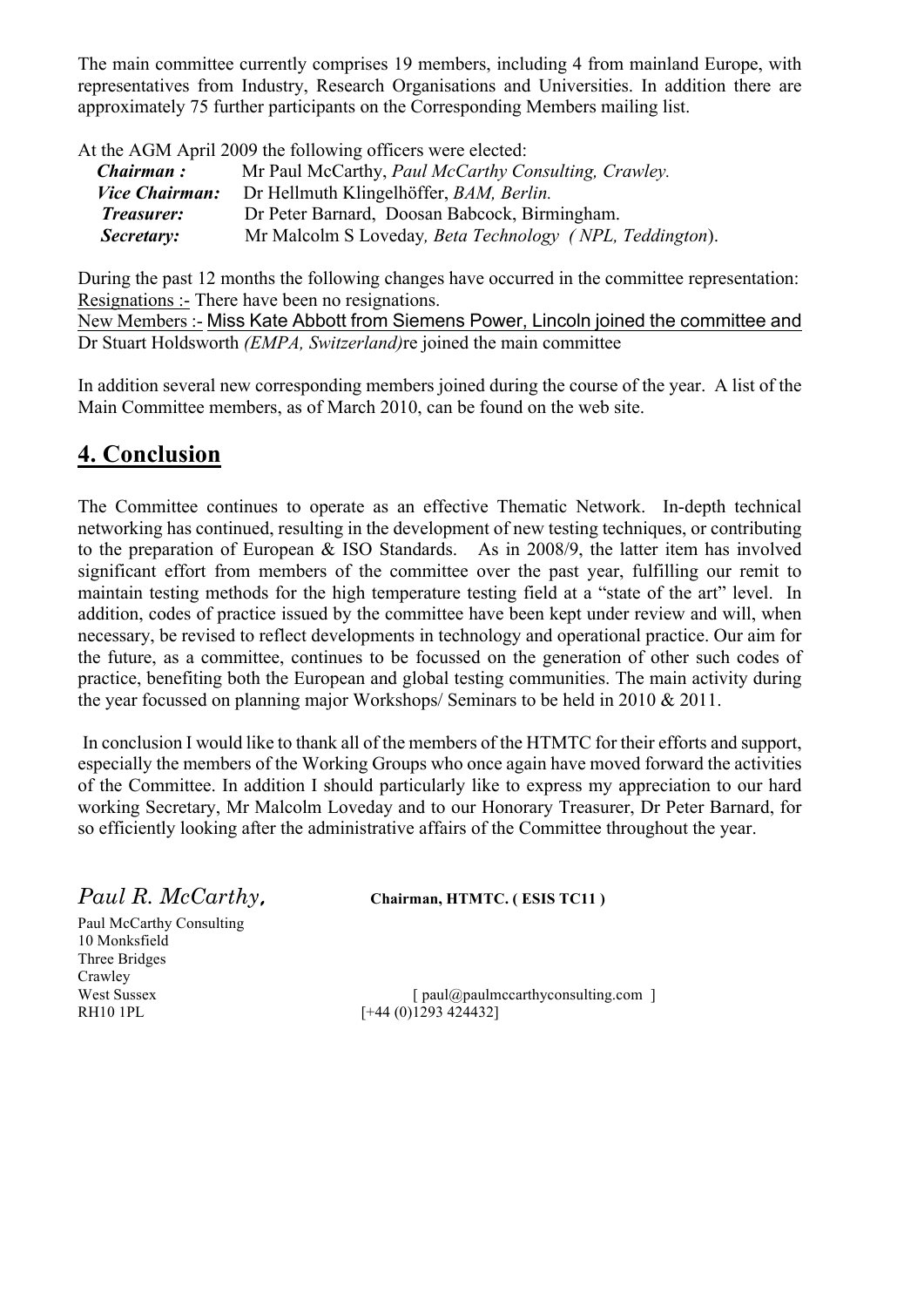

#### **APPENDIX 4**



## **HTMTC ( ESISTC11) Forthcoming Meetings of Interest to HTMTC Members**

|                         | <b>Dates</b>                              | <b>Meeting</b>                                 | <b>Organiser(s)</b> | Location            | <b>Contact Details</b>                        |
|-------------------------|-------------------------------------------|------------------------------------------------|---------------------|---------------------|-----------------------------------------------|
| $\mathbf{1}$            | $\overline{20^{th} - 21}^{st}$ April      | <b>HT Testing in Controlled</b>                | <b>HTMTC/Serco</b>  | Risley, UK          | ML, PJ, MB, OO'G                              |
|                         | 2010                                      | <b>Environments</b>                            | Assurance           |                     |                                               |
| $\overline{2}$          | June 6-11,                                | <b>10th International Fatigue</b>              | <b>IPM</b>          | Prague, Czech       | www.fatigue2010.cz                            |
|                         | 2010.                                     | Congress FATIGUE 2010                          |                     | Republic,           |                                               |
| $\mathbf{3}$            | $30^{\text{th}}$ August – $3^{\text{rd}}$ | 18 <sup>th</sup> European Conference on        | <b>ESIS/DVM</b>     | Dresden,            | www.ecf18.de                                  |
|                         | September 2010                            | Fracture-ECF18                                 |                     | Germany             |                                               |
| $\overline{\mathbf{4}}$ | 10 <sup>th</sup> November                 | <b>HT Wear &amp; Erosion of Materials</b>      | IOM3                | Derby, UK           | www.iom3,org/htwe                             |
|                         | 2010                                      |                                                |                     |                     |                                               |
| $\overline{5}$          | $16^{th} - 18^{th}$                       | <b>ASTM - EPRI International</b>               | <b>ASTM</b>         | San Antonio         | www.astm.org/symposia                         |
|                         | <b>November</b>                           | <b>Conference on Creep-Fatigue</b>             |                     | Texas               | www.epri.com                                  |
|                         | 2010                                      | <b>Interaction, CFI-2010</b>                   |                     |                     |                                               |
| 6                       | $12^{th}$ & $13^{th}$                     | <b>TMF Workshop</b>                            | <b>HTMTC / BAM</b>  | Berlin,             | H Klingelhöffer                               |
|                         | <b>May 2011</b>                           |                                                |                     | Germany             |                                               |
| $\overline{7}$          | Autumn 2011                               | <b>Quality Assurance &amp;</b>                 | <b>HTMTC</b>        | INCOTEST,           | P McCarthy                                    |
|                         |                                           | <b>Accreditation Issues for HT</b>             |                     | Hereford (To be     |                                               |
|                         |                                           | <b>Testing. Part 1.</b>                        |                     | confirmed)          |                                               |
| 8                       | 22 - 27 May                               | Creep 2011, the 12 <sup>th</sup> International | <b>The Japan</b>    | Kyoto, Japan        | http://www.material.tohoku.ac.                |
|                         | 2011                                      | <b>Conference on Creep and</b>                 | <b>Institute of</b> |                     | jp/creep2011<br>Kouichi Maruyama, Creep 2011, |
|                         |                                           | <b>Fracture of Engineering Materials</b>       | <b>Metals</b>       |                     | Conference Chairperson or                     |
|                         |                                           | and Structures                                 |                     |                     | Haruyuki Inui, Creep 2011,                    |
|                         |                                           |                                                |                     |                     | Conference Co-chairperson                     |
| 9 <sup>°</sup>          | <b>May 2012</b>                           | <b>Quality Assurance &amp;</b>                 | <b>HTMTC</b>        | $\ddot{ }$          | P McCarthy                                    |
|                         |                                           | <b>Accreditation Issues for HT</b>             |                     |                     |                                               |
|                         |                                           | <b>Testing. Part 2.</b>                        |                     |                     |                                               |
| <b>10</b>               | <b>Autumn</b>                             | <b>Temperature Measurement in</b>              | <b>HTMTC</b>        | $\ddot{\mathbf{c}}$ | <b>MSL / PMcC</b>                             |
|                         | 2012?                                     | <b>Mechanical Testing</b>                      |                     |                     |                                               |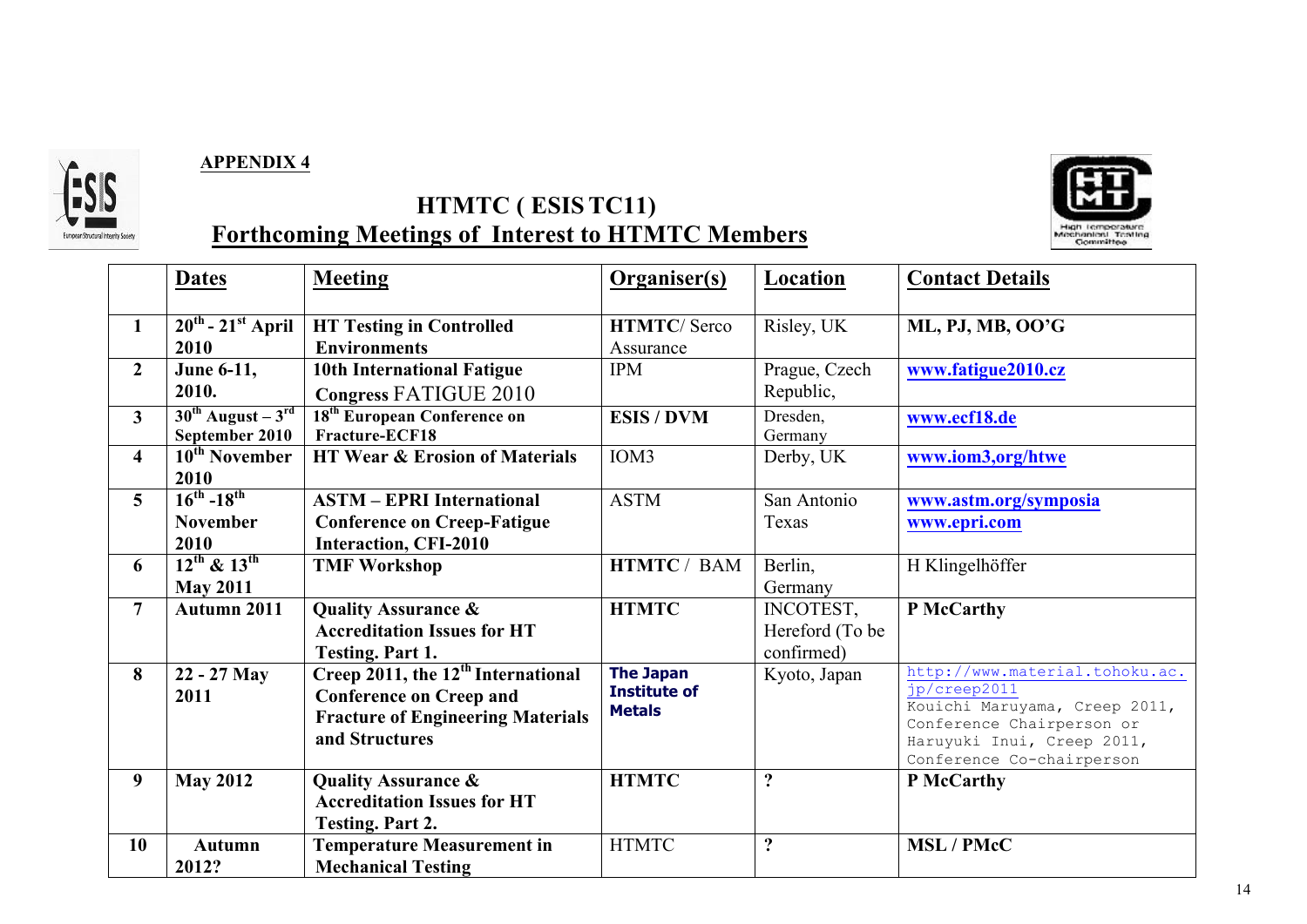#### **APPENDIX 5** *VENUES of HTMTC MAIN COMMITTEE MEETINGS*

| No.                                  | Date                        | <b>Type</b>        | Venue                                                          |
|--------------------------------------|-----------------------------|--------------------|----------------------------------------------------------------|
|                                      |                             |                    |                                                                |
| 1 <sup>st</sup>                      | 05 Oct 82                   | $Ord^{\S}$         | NPL, Teddington                                                |
| 2 <sup>nd</sup>                      | 16 Feb 83                   | Ord                | CEGB HQ, London                                                |
| $3^{rd}$                             | 14 Sep 83                   | Ord                | UKAEA, Preston                                                 |
| 4 <sup>th</sup>                      | 10 Nov 83                   | Ord                | Ashdowne House, London                                         |
| $5^{\text{th}}$                      | 12 Apr 84                   | Ord                | Imperial College, London                                       |
| 6 <sup>th</sup><br>7 <sup>th</sup>   | 11 Oct 84                   | Ord                | IRD, Newcastle                                                 |
| 8 <sup>th</sup>                      | 16 Apr 85                   | Ord                | Leicester University                                           |
| 9 <sup>th</sup>                      | 7 Nov 85                    | Ord                | Instron Ltd., High Wycombe                                     |
| 10 <sup>th</sup>                     | 17 Apr 86<br>17 Oct 86      | Ord<br>Ord         | <b>Bristol University</b><br>IRD, Newcastle                    |
| $11^{th}$                            | 13 Jan 87                   | Ord                | Imperial College, London                                       |
| $12^{th}$                            | 29 Apr 87                   | Ord                | BSC, Rotherham                                                 |
| 13 <sup>th</sup>                     | 20 Oct 87                   | Ord                | Rolls Royce, Leavesden                                         |
| 14 <sup>th</sup>                     | 19 May 88                   | Ord                | INCO International, Hereford                                   |
| 15 <sup>th</sup>                     | 18 Oct 88                   | Ord                | ERA, Leatherhead                                               |
| 16th                                 | 22 Feb 89                   | AGM*               | Imperial College, London                                       |
| 17 <sup>th</sup>                     | 11 Oct 89                   | Ord                | NPL, Teddington                                                |
| 18 <sup>th</sup>                     | 14 Feb 90                   | <b>AGM</b>         | Imperial College, London                                       |
| 19 <sup>th</sup>                     | 11 Jul 90                   | Ord                | Instron Ltd., High Wycombe                                     |
| 20 <sup>th</sup>                     | 6 Feb 91                    | AGM                | ERA, Leatherhead                                               |
| 21 <sup>st</sup>                     | 27 June 91                  | Ord                | INCO International, Hereford                                   |
| 22 <sup>nd</sup>                     | 15 Apr 92                   | <b>AGM</b>         | Sheffield University                                           |
| 23 <sup>rd</sup>                     | 21 Sep 92                   | Ord                | JRC, Petten                                                    |
| $24^{\text{th}}$                     | 21 Dec 92                   | Ord                | Instron Ltd, High Wycombe                                      |
| 25 <sup>th</sup>                     | 28 Apr 93                   | <b>AGM</b>         | NPL, Teddington                                                |
| 26 <sup>th</sup>                     | 13 Oct 93                   | Ord                | Leicester University                                           |
| 27 <sup>th</sup>                     | 16 Feb 94                   | <b>AGM</b>         | Imperial College, London                                       |
| 28 <sup>th</sup>                     | 11 May 94                   | Ord                | National Power, Swindon                                        |
| 29 <sup>th</sup>                     | 12 Oct 94                   | Ord                | UMIST, Manchester                                              |
| 30 <sup>th</sup>                     | 15 Mar 95                   | <b>AGM</b>         | Kirkaldy Testing Museum, London                                |
| 31 <sup>st</sup>                     | 11 Oct 95                   | Ord                | Instron Ltd, High Wycombe                                      |
| 32 <sup>nd</sup>                     | 13 Mar 96                   | <b>AGM</b>         | <b>BAM</b> Institute, Berlin                                   |
| 33 <sup>rd</sup><br>34 <sup>th</sup> | 18 Oct 96                   | Ord                | <b>Bristol University</b>                                      |
| $35^{\text{th}}$                     | 12 Mar 97                   | <b>AGM</b>         | Imperial College, London                                       |
| 36 <sup>th</sup>                     | 15 Oct 97                   | Ord                | AEA Technology, Risley                                         |
| 37 <sup>th</sup>                     | 18 Mar 98                   | <b>AGM</b>         | NPL, Teddington                                                |
| 38 <sup>th</sup>                     | 16 Sept 98<br>10 Mar 99     | Ord<br><b>AGM</b>  | Ranmoor House, Sheffield University<br>IRC, Swansea University |
| 39 <sup>th</sup>                     | 13 Oct 99                   | Ord                | NPL, Teddington                                                |
| 40 <sup>th</sup>                     | 15 Feb 00                   | AGM                | Contel Hotel, Darmstadt                                        |
| $41^{st}$                            | 11 Oct 00                   | Ord                | DERA, Farnborough                                              |
| 42 <sup>nd</sup>                     | 14 Feb 01                   | AGM                | NPL, Teddington                                                |
| 43 <sup>rd</sup>                     | 13 Nov 01                   | Ord                | AlstomPower, Rugby                                             |
| $44^{\text{th}}$                     | 21 Mar 02                   | AGM                | Kirkaldy Testing Museum, London                                |
| $45^{\text{th}}$                     | 22 Oct 02                   | Ord                | Open University, Milton Keynes                                 |
| $46^{\text{th}}$                     | 17 Mar 03                   | AGM                | NPL, Teddington                                                |
| $47^{\text{th}}$                     | 22 Mar 04                   | AGM                | NPL, Teddington                                                |
| $48^{\text{th}}$                     | 6 Dec 04                    | Ord                | Serco Assurance, Risley                                        |
| 49 <sup>th</sup>                     | $29th$ April 05             | <b>AGM</b>         | RR Derby                                                       |
| $50^{\text{th}}$                     | $21st$ Sept 05              | Ord/TMF Conference | Berlin, Germany                                                |
| 51st                                 | $26^{\text{th}}$ April 06   | AGM                | QinetiQ, Farnborough                                           |
| 52nd                                 | $19th$ Oct 07               | Ord                | NPL, Teddington                                                |
| 53rd                                 | 18 <sup>th</sup> April 08   | AGM                | Imperial College, London                                       |
| 54th                                 | $10^{th}$ Nov 08            | Ord                | British Energy, Barnwood, Glouc                                |
| 55th                                 | $24^{th}$ April 09          | AGM/ECCC Conf      | EPMA, Dubendorf, Switzerland                                   |
| 56th                                 | $27^{\text{th}}$ Oct 09     | Ord / Temp Meas WG | Doosan-Babcock, Birmingham                                     |
| 57th                                 | 20 <sup>th</sup> April 2010 | <b>AGM</b>         | SERCO, Risley                                                  |
| $58^{\text{th}}$                     | $2nd$ Nov 2010              | Ord/Temp Meas WG   | Siemens, Lincoln                                               |
| 59 <sup>th</sup>                     | $11^{th}$ May 2011          | AGM/TMF Conference | BAM, Berlin                                                    |
| $60^{\text{th}}$                     | Autumn 2011 ?               | Ord/ Accreditation | Incotest, Hereford (tbc)                                       |

 $\frac{1}{2}$  Ordinary meeting<br>\* AGM's began who

AGM's began when HTMTC became a Limited Company